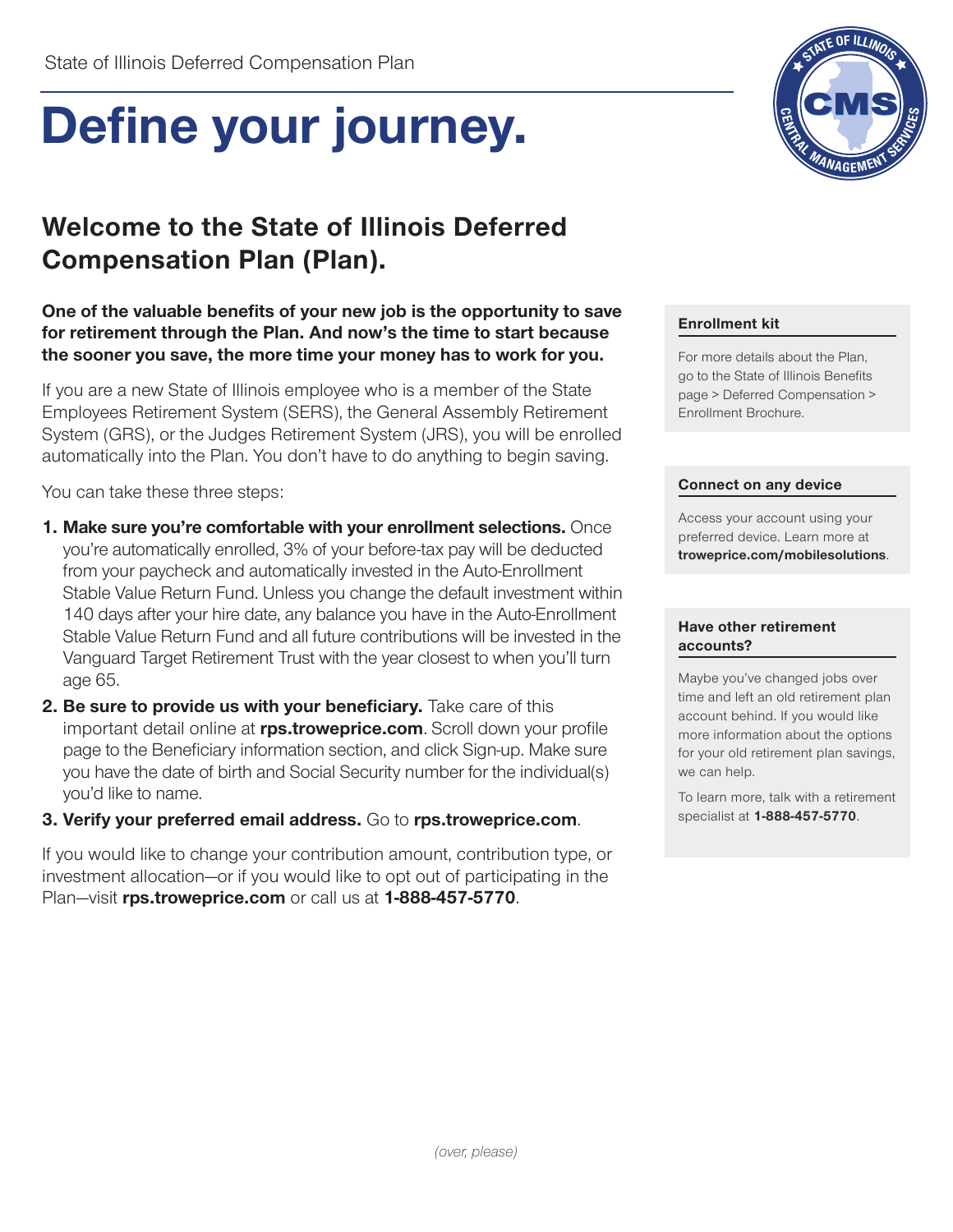## **Contributions to the Plan**

Don't cut yourself short when deciding how much you'll need to invest for retirement. Consider your goals and factors that may affect how far your money will go. This includes other sources of income or savings, the lifestyle you want in retirement, inflation (things will likely cost more in the future), health care costs, and longevity (living past 100 is becoming more and more common).

#### **Employee contributions**

Your Plan lets you contribute a minimum of \$10 or 1% of your gross pay per pay period, up to a maximum of 75% of your pay, subject to IRS salary deferral limits. You may contribute to your Plan account by making before-tax contributions, which can reduce your current taxable income. You will be taxed on your before-tax contributions and any earnings on your before-tax contributions when you take a distribution.

#### **Roth contributions**

Roth contributions are made with after-tax dollars, or money you've already paid taxes on. Unlike before-tax contributions, Roth contributions don't provide a tax break today. Tax benefits come when you take a qualified distribution.¶ Depending on your preference, you can choose the tax advantages of Roth contributions, before-tax contributions, or both (as long as your combined savings do not exceed either Plan or IRS limits).

¶ A qualified distribution is tax-free if taken upon the participant reaching age 59½, becoming totally disabled, or upon the participant's death **and** at least five years have passed since the participant's first Roth contribution. If your distribution is not qualified, any withdrawal from your account will be partially taxable. These rules apply to Roth distributions only from employer-sponsored retirement plans. Additional Plan distribution rules apply.

#### **In-Plan Roth rollovers**

Your Plan allows in-Plan Roth rollovers, which permit you to convert non-Roth amounts to Roth accounts inside your Plan instead of rolling over the amounts to a Roth IRA outside your Plan. The amount eligible for an in-Plan Roth rollover is generally limited to the amount that would otherwise be available as an eligible withdrawal from the Plan. Eligibility for withdrawal and withdrawal amount may vary depending on the specific rules of your Plan. An in-Plan Roth rollover cannot be reversed after the transfer is made. The decision should be made with care and in consultation with your tax advisor. For more information, contact T. Rowe Price at **1-888-457-5770**.

#### **Catch-up contributions\***

If you will be age 50 or over as of the end of the year and have already contributed the maximum allowed by the IRS, you can make additional catch-up contributions. The IRS catch-up contribution limit may vary each year.

#### **Special 457 catch-up contributions\***

If you do not defer up to the IRS contribution limit in any given year that you are eligible, this special catch-up provision allows you the opportunity to contribute some or all of these unused or underutilized deferral amounts from prior years. You may defer the special 457 catch-up contributions during the last three years before you reach your "normal retirement age" as defined in the Plan document. During these three years, you are able to defer the regular IRS limit, plus an amount that you were eligible to contribute in previous years but did not. Additionally, during those three years, you can defer before-tax and Roth contributions up to twice the IRS deferral limit amount in effect for that year. For more information, contact CMS at **1-800-442-1300**.

\*Please note that you cannot use both catch-up contribution options in the same calendar year, and you may not exceed the IRS catch-up contribution limits, which may vary each year.

## **Investing your contributions**

The Plan provides you with two paths to invest, recognizing that people have different levels of desire, experience, and comfort with investing. For up-to-date information about your investment options, log in to **rps.troweprice.com**.